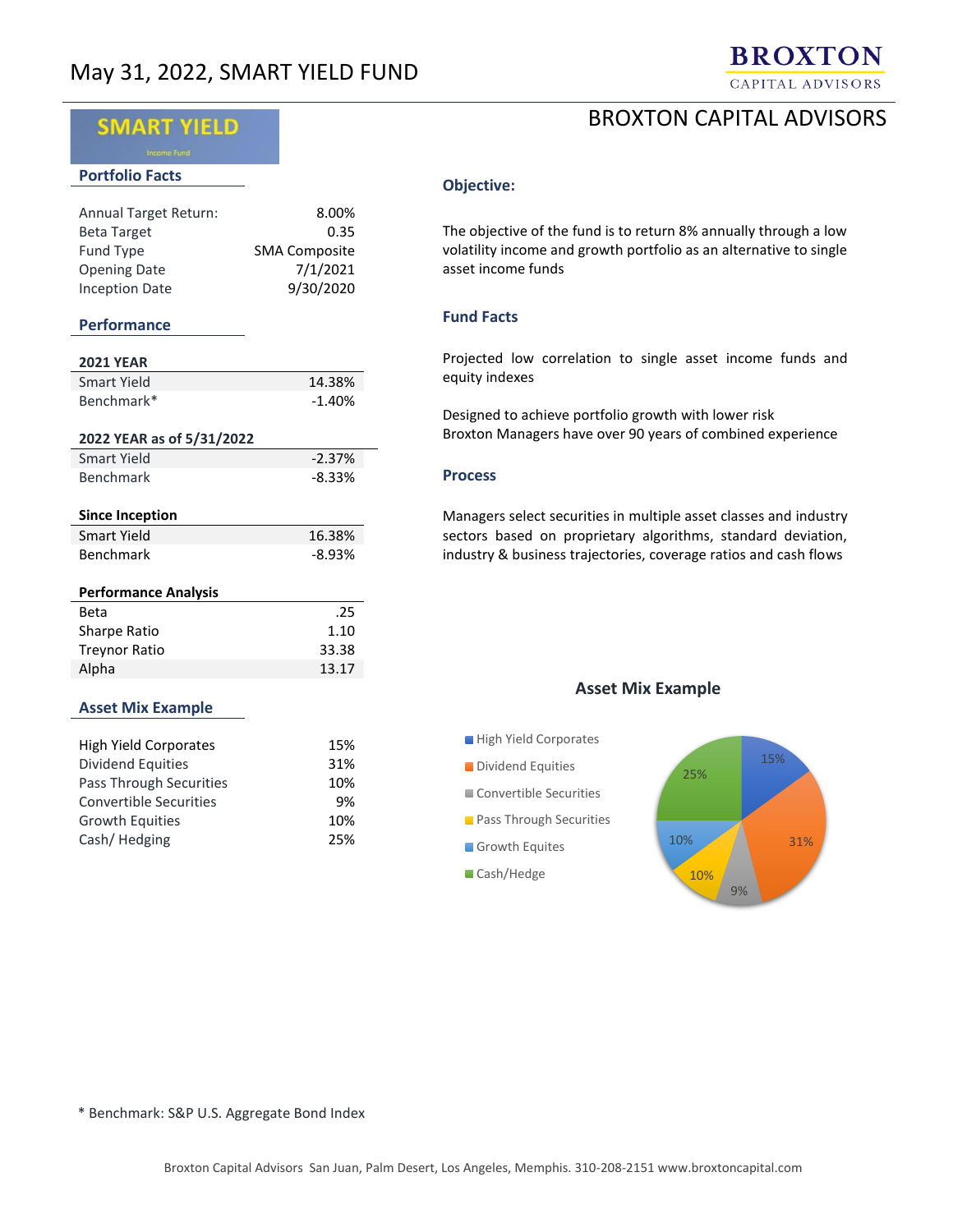*The objective of the fund is to return 8% annually through a low volatility income and growth portfolio as an alternative to single asset income funds*



Advisors and Investors have been increasingly challenged in building rational fixed income allocations due to lower interest rates. Lower interest rates have reduced fixed income returns while increasing risk for this asset class. Our research demonstrates that the majority of income focused ETFs, funds and strategies are stranded in an individual asset classes with increased risk. Broxton created Smart Yield to supply managers and investors with an alternative choice that produces portfolio growth and income with lower risk. Smart Yield reduces risk through the selection of securities from multiple asset classes, market capitalizations and industries.

• Selections are based on normal valuations, strong fundamentals, yield, and issuer financial stability

## INCOME SECTOR CHALLENGES

- Passively managed fixed income ETFs or indexed funds still retain risk with little incentive. Investment management companies lack products and the ability or incentive to create them
- Equity indexes contain high valuations in technology stocks creating indexed equity risks. Portfolios may need to reduce exposure
- 10-year (HQM) Corporate Bond Spot Rate close to a 35-year low
- REITs, MLPs, BDCs and sector ETFs face individual and sector economic challenges, investing requires active management

## SOLUTION

- Smart Yield allocation improves the optimum risk reward profile of a portfolio
- Working towards an available efficient frontier outlined by Smart Yield for balance
- Deliver return with intelligent risk